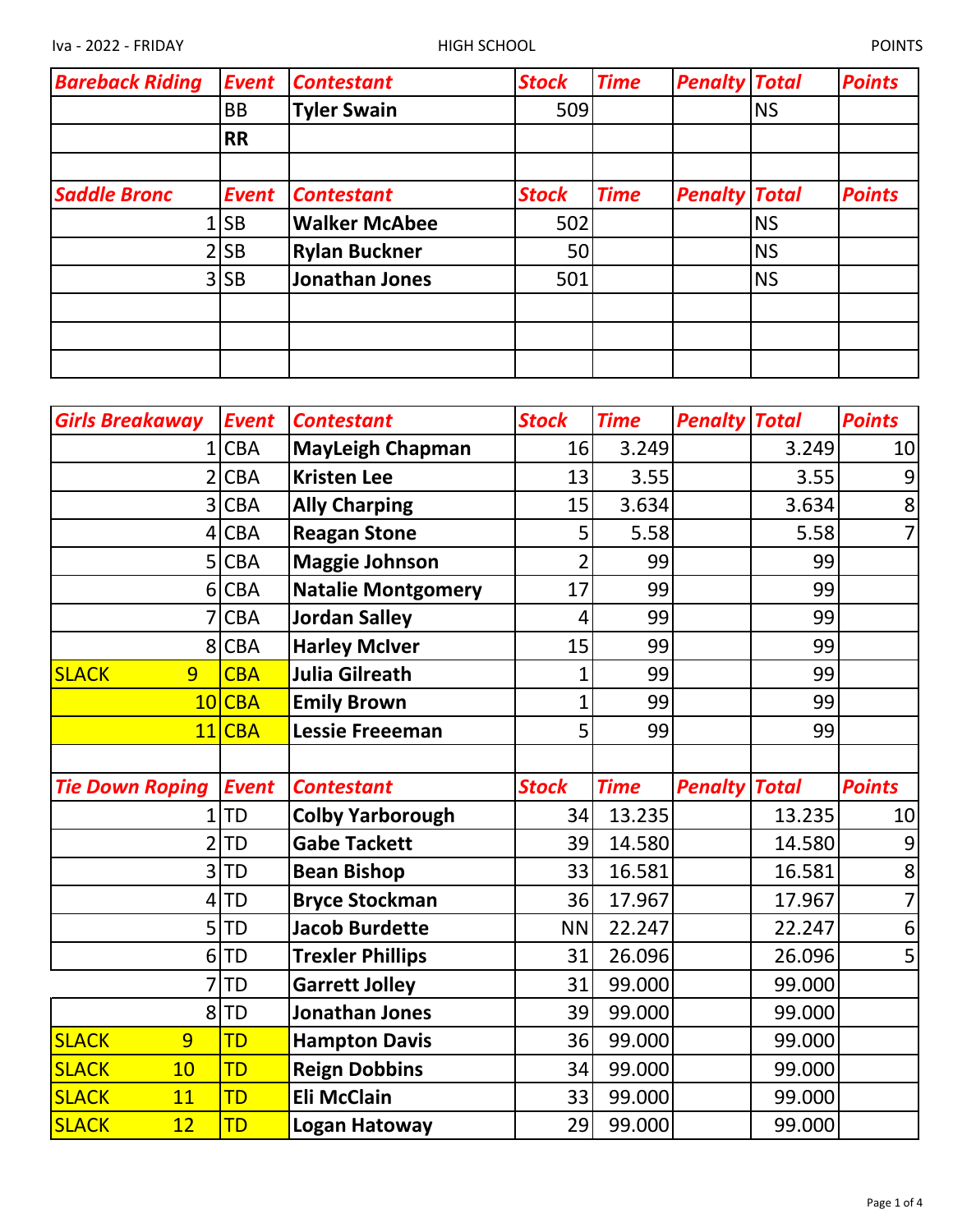| <b>SLACK</b> | 13                     | <b>TD</b> | <b>Jarrod Torrence</b> | 38             | 99.000      |                      | 99.000 |               |
|--------------|------------------------|-----------|------------------------|----------------|-------------|----------------------|--------|---------------|
| <b>SLACK</b> | 14                     | <b>TD</b> | <b>Kody Brown</b>      | <b>NN</b>      | 99.000      |                      | 99.000 |               |
|              |                        |           |                        |                |             |                      |        |               |
|              |                        |           |                        |                |             |                      |        |               |
|              | <b>Steer Wrestling</b> | Event     | <b>Contestant</b>      | <b>Stock</b>   | <b>Time</b> | <b>Penalty Total</b> |        | <b>Points</b> |
|              |                        | 1lSW      | <b>Reign Dobbins</b>   | 97             | 7.454       |                      | 7.454  | 10            |
|              |                        |           |                        |                |             |                      |        |               |
|              |                        | 2 SW      | <b>Eli McClain</b>     | 6 <sup>1</sup> | 99          |                      | 99     |               |
|              |                        |           |                        |                |             |                      |        |               |

| <b>Cowgirls Barrel Ra Event</b> |            | <b>Contestant</b>           | <b>Stock</b> | <b>Time</b> | <b>Penalty Total</b> |        | <b>Points</b>  |
|---------------------------------|------------|-----------------------------|--------------|-------------|----------------------|--------|----------------|
|                                 | $1$ CBR    | <b>Dallas Cook</b>          |              | 15.686      |                      | 15.686 | 10             |
|                                 | 2 CBR      | <b>Keely Orr</b>            |              | 15.983      |                      | 15.983 | 9              |
|                                 | 3 CBR      | <b>Emily Brown</b>          |              | 16.313      |                      | 16.313 | 8              |
| $\overline{4}$                  | <b>CBR</b> | <b>Anna Claire Melton</b>   |              | 16.496      |                      | 16.496 | 7              |
|                                 | 5 CBR      | <b>Harley McIver</b>        |              | 16.627      |                      | 16.627 | 6              |
|                                 | 6 CBR      | <b>Meredith Thompson</b>    |              | 16.676      |                      | 16.676 | 5              |
| 7                               | <b>CBR</b> | <b>Chloe Dickey</b>         |              | 16.890      |                      | 16.890 | $\overline{4}$ |
|                                 | 8 CBR      | Leigha Senchantixay         |              | 16.937      |                      | 16.937 | 3              |
| <b>SLACK</b><br>9               | <b>CBR</b> | <b>Blake Wooten</b>         |              | 17.134      |                      | 17.134 | $\overline{2}$ |
| 10<br><b>SLACK</b>              | <b>CBR</b> | <b>Natalie Montgomery</b>   |              | 17.180      |                      | 17.180 | $\mathbf{1}$   |
| <b>SLACK</b><br>11              | <b>CBR</b> | <b>Maggie Johnson</b>       |              | 17.193      |                      | 17.193 |                |
| <b>SLACK</b><br>12              | <b>CBR</b> | <b>Emma Swaney</b>          |              | 17.474      |                      | 17.474 |                |
| <b>SLACK</b><br>13              | <b>CBR</b> | <b>Sophia Fowler</b>        |              | 17.904      |                      | 17.904 |                |
| <b>SLACK</b><br>14              | <b>CBR</b> | <b>Elizabeth Parks</b>      |              | 18.762      |                      | 18.762 |                |
| <b>SLACK</b><br>15              | <b>CBR</b> | <b>Kailyn Stansey</b>       |              | 19.058      |                      | 19.058 |                |
| <b>SLACK</b><br>16              | <b>CBR</b> | <b>Emma Grace Durden</b>    |              | 15.843      | 5                    | 20.843 |                |
| <b>SLACK</b><br>17              | <b>CBR</b> | <b>Madison Branton</b>      |              | 15.998      | 5                    | 20.998 |                |
| <b>SLACK</b><br>18              | <b>CBR</b> | <b>Kristen Lee</b>          |              | 16.129      | 5                    | 21.129 |                |
| <b>SLACK</b><br>19              | <b>CBR</b> | <b>Jayden Abrams</b>        |              | 16.282      | 5                    | 21.282 |                |
| <b>SLACK</b><br>20              | <b>CBR</b> | <b>Madi Stephenson</b>      |              | 16.976      | 5                    | 21.976 |                |
| <b>SLACK</b><br>21              | <b>CBR</b> | <b>Julia Gilreath</b>       |              | 17.137      | 5                    | 22.137 |                |
| <b>SLACK</b><br>22              | <b>CBR</b> | <b>Alexis Redd</b>          |              | 18.526      | 5                    | 23.526 |                |
| <b>SLACK</b><br>23              | <b>CBR</b> | <b>Elizabeth Richardson</b> |              | 17.257      | 10                   | 27.257 |                |
| <b>SLACK</b><br>24              | <b>CBR</b> | <b>MayLeigh Chapman</b>     |              | 99.000      |                      | 99.000 |                |
| <b>SLACK</b><br>25              | <b>CBR</b> | <b>Matti McBride</b>        | vet out      | 99.000      |                      | 99.000 |                |
|                                 |            |                             |              |             |                      |        |                |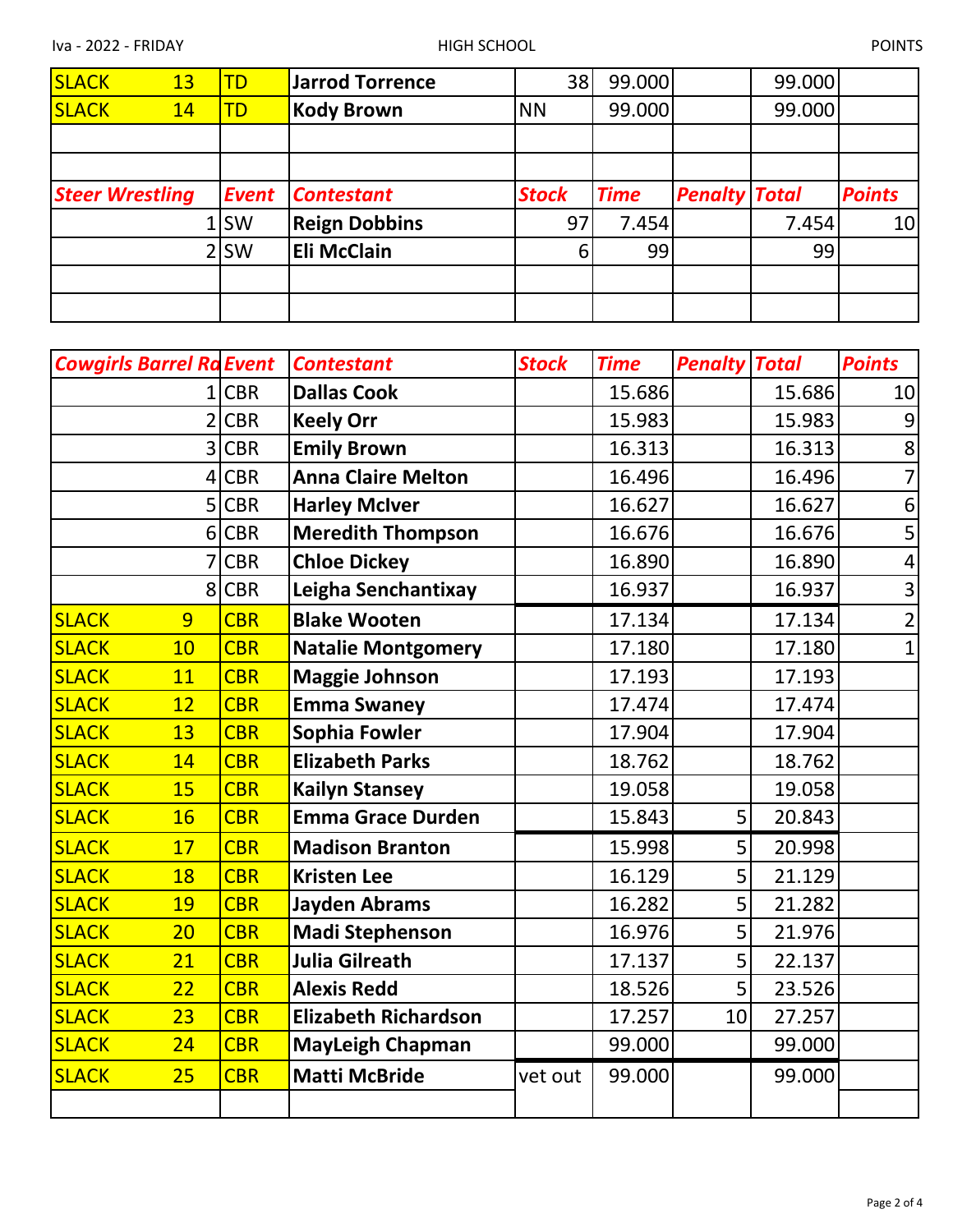| <b>Cowgirls Pole Bend Event</b> |                             | <b>Contestant</b>           | <b>Stock</b> | <b>Time</b> | <b>Penalty Total</b> |        | <b>Points</b>    |
|---------------------------------|-----------------------------|-----------------------------|--------------|-------------|----------------------|--------|------------------|
| 1                               | PB                          | <b>Kristen Lee</b>          |              | 22.218      |                      | 22.218 | 10               |
| $\overline{2}$                  | PB                          | <b>Maggie Johnson</b>       |              | 22.387      |                      | 22.387 | 9                |
| 3                               | PB                          | <b>Madi Stephenson</b>      |              | 22.454      |                      | 22.454 | 8                |
| 4                               | PB                          | <b>Harley McIver</b>        |              | 22.576      |                      | 22.576 |                  |
| 5                               | PB                          | <b>Julia Gilreath</b>       |              | 22.894      |                      | 22.894 | 6                |
| 6                               | PB                          | <b>Emily Brown</b>          |              | 23.071      |                      | 23.071 | 5                |
| 7                               | PB                          | Leigha Senchantixay         |              | 23.984      |                      | 23.984 | $\overline{4}$   |
| 8                               | PB                          | <b>Anna Claire Melton</b>   |              | 25.610      |                      | 25.610 | 3                |
| 9<br><b>SLACK</b>               | PB                          | <b>Keely Orr</b>            |              | 22.179      | 5                    | 27.179 | 2                |
| <b>SLACK</b><br>10              | <b>PB</b>                   | <b>Dallas Cook</b>          |              | 22.244      | 5                    | 27.244 | $\overline{1}$   |
| <b>SLACK</b><br>11              | <b>PB</b>                   | <b>Meredith Thompson</b>    |              | 22.755      | 5                    | 27.755 |                  |
| <b>SLACK</b><br>12              | <b>PB</b>                   | <b>Emma Grade Durden</b>    |              | 23.650      | 5                    | 28.650 |                  |
| <b>SLACK</b><br>13              | <b>PB</b>                   | <b>Natalie Montgomery</b>   |              | 24.429      | 5                    | 29.429 |                  |
| <b>SLACK</b><br>14              | <b>PB</b>                   | <b>MayLeigh Chapman</b>     |              | 29.708      |                      | 29.708 |                  |
| <b>SLACK</b><br>15              | <b>PB</b>                   | <b>Alexis Redd</b>          |              | 27.920      | 5                    | 32.920 |                  |
| <b>SLACK</b><br>16              | <b>PB</b>                   | <b>Elizabeth Richardson</b> |              | 26.144      | 10                   | 36.144 |                  |
| <b>SLACK</b><br>17              | PB                          | <b>Jayden Abrams</b>        |              | 23.051      | 15                   | 38.051 |                  |
| <b>SLACK</b><br>18              | <b>PB</b>                   | <b>Chloe Dickey</b>         |              | 99.000      |                      | 99.000 |                  |
| <b>SLACK</b><br>19              | <b>PB</b>                   | <b>Mati McBride</b>         | vet out      | 99.000      |                      | 99.000 |                  |
| <b>SLACK</b><br>20              | <b>PB</b>                   | <b>Madison Branton</b>      |              | 99.000      |                      | 99.000 |                  |
|                                 |                             |                             |              |             |                      |        |                  |
| <b>Team Roping</b>              | <b>Event</b>                | <b>Contestant</b>           | <b>Stock</b> | <b>Time</b> | <b>Penalty Total</b> |        | <b>Points</b>    |
| 1                               | <b>TR</b>                   | <b>Ally Charping</b>        | 107          | 7.937       |                      | 7.937  | 10               |
| 1                               | <b>TR</b>                   | <b>Cooper Peyton</b>        |              |             |                      | 7.937  | 10 <sup>1</sup>  |
|                                 | 2 TR                        | <b>Reagan Stone</b>         | 100          | 10.680      | 5 <sup>1</sup>       | 15.680 | 9                |
|                                 | <b>TR</b><br>$\overline{2}$ | <b>Bennett Kirby</b>        |              |             |                      | 15.680 | $\boldsymbol{9}$ |
|                                 | 3 TR                        | <b>Gabe Tackett</b>         | 50           | 12.148      | 5 <sup>1</sup>       | 17.148 | 8                |
|                                 | 3 TR                        | <b>Kody Brown</b>           |              |             |                      | 17.148 | 8                |
|                                 | 4 TR                        | <b>Kristin Lee</b>          | 50           | 12.388      | 5 <sup>1</sup>       | 17.388 | $\overline{7}$   |
|                                 | 4 TR                        | <b>Dylan White</b>          |              |             |                      | 17.388 | 7                |
|                                 | $5$ TR                      | <b>Bryce Stockman</b>       | <b>NN</b>    | 12.391      | 5 <sup>1</sup>       | 17.391 | 6                |
|                                 | $5$ TR                      | <b>Lessie Freeman</b>       |              |             |                      | 17.391 | 6                |
|                                 | 6 TR                        | <b>Colby Bell</b>           | 107          | 99.000      |                      | 99.000 |                  |
|                                 | 6 TR                        | <b>Eli McClain</b>          |              |             |                      | 99.000 |                  |
|                                 | <b>TR</b><br>7              | <b>Ty Faulkenberry</b>      | <b>NN</b>    | 99.000      |                      | 99.000 |                  |
|                                 | <b>TR</b><br>7              | <b>Trexler Phillps</b>      |              |             |                      | 99.000 |                  |
|                                 | 8 TR                        | <b>Garrett Jolley</b>       | 113          | 99.000      |                      | 99.000 |                  |
|                                 | 8 TR                        | <b>Hampton Davis</b>        |              |             |                      | 99.000 |                  |